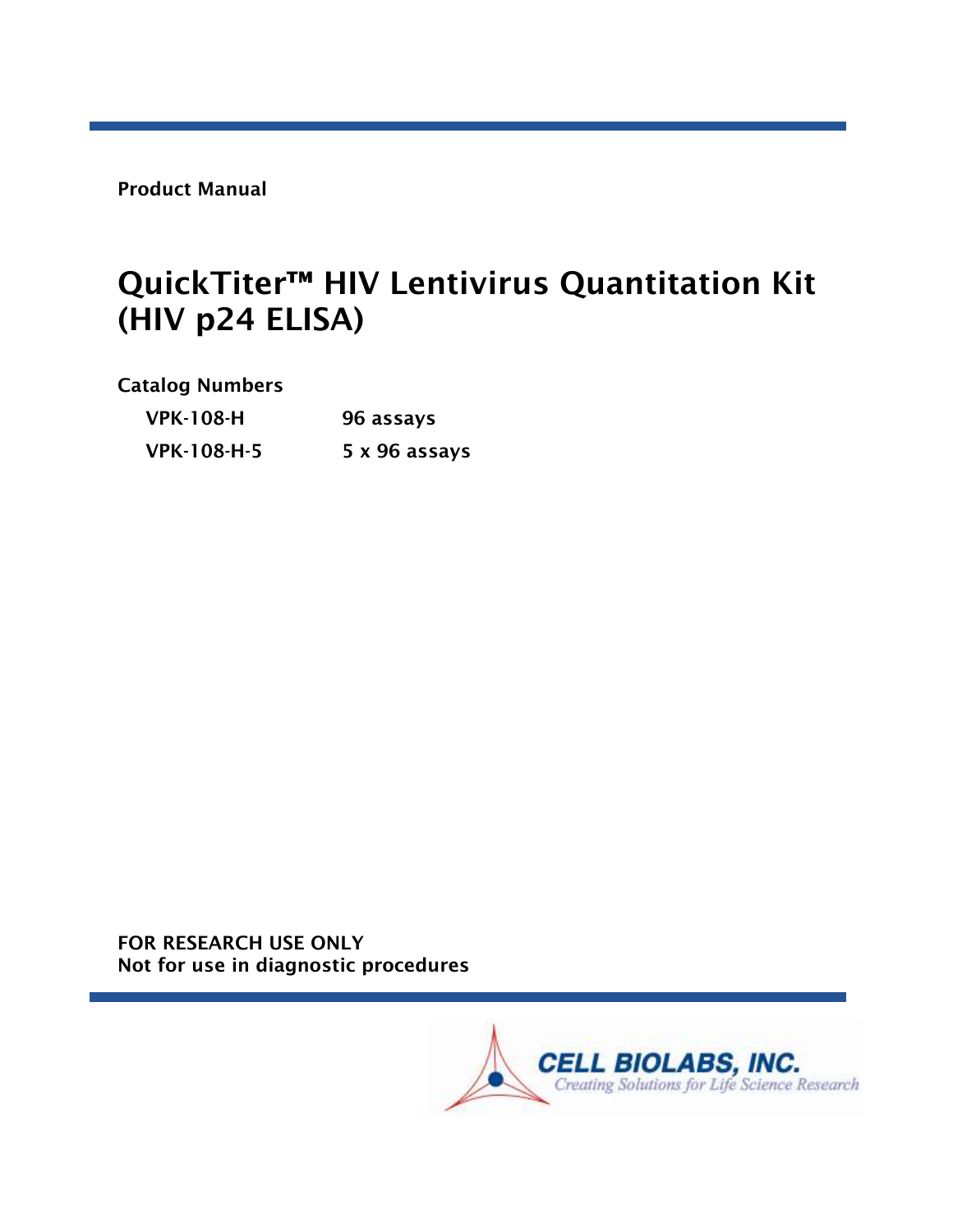## **Introduction**

Lentivirus vector based on the human immunodeficiency virus-1 (HIV-1) has become a promising vector for gene transfer studies. The advantageous feature of lentivirus vector is the ability of gene transfer and integration into dividing and non-dividing cells<sup>1-2</sup>. The pseudotyped envelope with vesicular stomatitis virus envelope G (VSV-G) protein broadens the target cell range. Lentiviral vectors have been shown to deliver genes to neurons, lymphocytes and macrophages, cell types that previous retrovirus vectors could not be used. Lentiviral vectors have also proven to be effective in transducing brain, liver, muscle, and retina *in vivo* without toxicity or immune responses. Recently, the lentivirus system is widely used to integrate siRNA efficiently in a wide variety of cell lines and primary cells both *in vitro* and *in vivo*.

Lentivirus particles are produced from 293T cells through transient transfection of 3 or 4 plasmids that encodes for the components of the virion. Viral medium containing viral particles produced by packaging cells within 48-72 hr can be harvested. To ensure that pseudoviral medium is viable, and to control the number of copies of integrated viral constructs per target cell, the viral titer needs to be determined before proceeding with transduction experiments. Viral titer can be determined by transduction of HT-1080 or HeLa cells, and followed by antibiotic selection of stable clones. However, it takes weeks to generate sizable stable cell colonies for counting and calculating the titer results.

Cell Biolabs' QuickTiter<sup>™</sup> HIV Lentiviral Quantitation Kit (HIV p24 ELISA) is an enzyme immunoassay developed for detection and quantitation of the HIV-1 p24 core protein. A mouse monoclonal antibody to HIV-1 p24 is coated onto strip wells of microtiter plate. The quantity of HIV p24 antigen is determined by comparing its absorbance with that of known recombinant p24 antigen standard curve. The kit has a detection sensitivity limit of 1 ng/mL HIV p24, or about 10,000 to 100,000 TU/mL VSVG-pseudotyped lentivirus samples<sup>3-5</sup>. Each kit provides sufficient reagents to perform up to 96 assays including standard curve and unknown samples. The kit is suitable for both viral supernatant and purified virus.

The QuickTiter™ HIV Lentiviral Quantitation Kit is intended for research use only, and not for diagnostic applications.

# **Related Products**

- 1. LTV-100: 293LTV Cell Line
- 2. LTV-200: ViraDuctin™ Lentivirus Transduction Kit
- 3. LTV-300: GFP Lentivirus Control
- 4. VPK-107: QuickTiter™ Lentivirus Titer Kit (Lentivirus-Associated HIV p24)
- 5. VPK-112: QuickTiter™ Lentivirus Quantitation Kit
- 6. VPK-211-PAN: ViraSafe™ Universal Lentivirus Expression System, Pantropic
- 7. VPK-211: pSMPUW Universal Lentiviral Expression Vector (Promoterless)

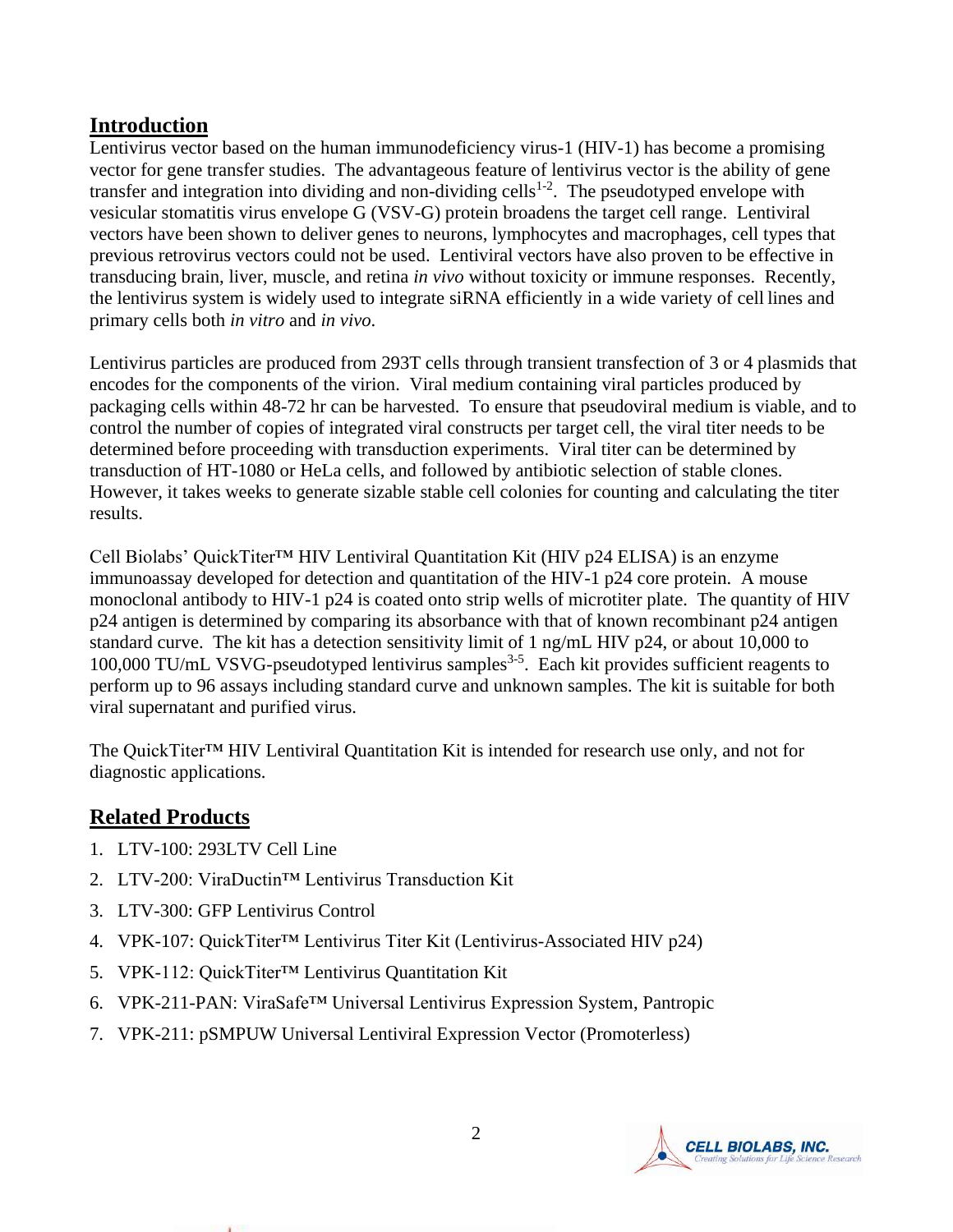# **Assay Principle**

An anti-HIV p24 monoclonal coating antibody is adsorbed onto a microtiter plate. p24 antigen present in the sample or standard binds to the antibodies adsorbed on the plate; a FITC-conjugated mouse antip24 antibody is added and binds to p24 antigen captured by the first antibody.

Following incubation and wash steps, a HRP-conjugated mouse anti-FITC antibody is added and binds to the FITC conjugated anti-p24. Following unbound HRP-conjugated mouse anti-FITC antibody is removed during a wash step, and substrate solution reactive with HRP is added to the wells.

A colored product is formed in proportion to the amount of p24 antigen present in the sample. The reaction is terminated by addition of acid and absorbance is measured at 450 nm. A standard curve is prepared from recombinant HIV-1 p24 protein and sample p24 concentration is then determined.

# **Kit Components**

#### **Box 1 (shipped at room temperature)**

- 1. Anti-p24 Antibody Coated Plate (Part No. 310801): One strip well 96-well plate.
- 2. FITC-Conjugated Anti-p24 Monoclonal Antibody (Part No. 310810): One 20 µL vial.
- 3. HRP-Conjugated Anti-FITC Monoclonal Antibody (Part No. 310811): One 20 µL vial.
- 4. Assay Diluent (Part No. 310804): One 50 mL bottle.
- 5. Triton X-100 Solution (Part No. 310805): One 15 mL bottle containing 5% Triton X-100 in TBS.
- 6. 10X Wash Buffer (Part No. 310806): One 100 mL bottle.
- 7. Substrate Solution (Part No. 310807): One 12 mL amber bottle.
- 8. Stop Solution (Part. No. 310808): One 12 mL bottle.

#### **Box 2 (shipped on blue ice packs)**

1. Recombinant p24 Standard (Part No. 310809): One 100 µL vial of 10 µg/mL recombinant HIV1 p24 antigen in TBS plus BSA.

# **Materials Not Supplied**

- 1. Viral Sample: purified virus or unpurified viral supernatant
- 2. Cell Culture Centrifuge
- 3. 0.45 µm filter
- 4. 10 µL to 1000 µL adjustable single channel micropipettes with disposable tips
- 5. 50 µL to 300 µL adjustable multichannel micropipette with disposable tips
- 6. Multichannel micropipette reservoir
- 7. Microplate reader capable of reading at 450 nm (620 nm as optional reference wave length)

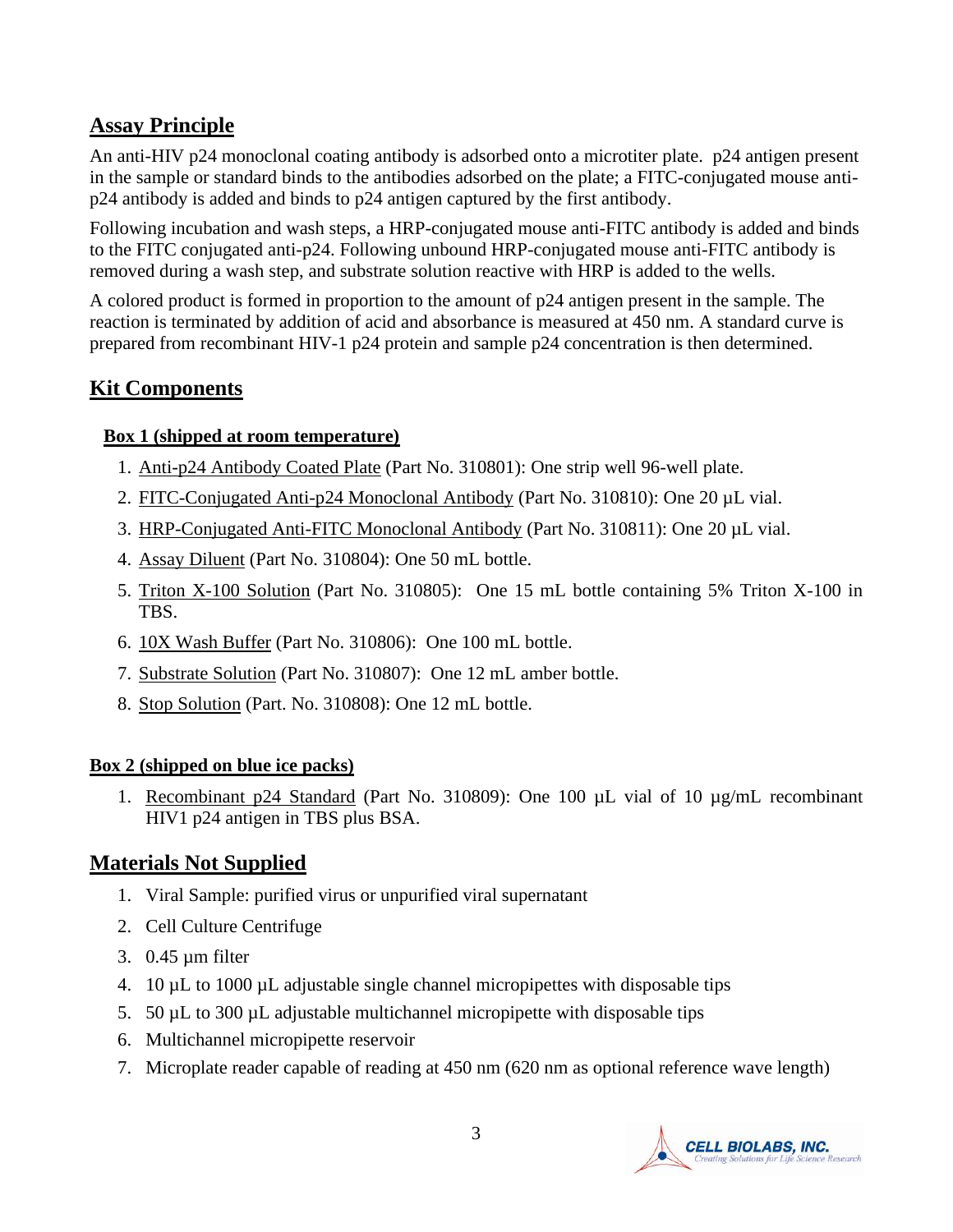## **Storage**

Upon receiving, aliquot and store recombinant HIV-1 p24 Standard at -20 °C and avoid freeze/thaw. Store all other components at 4ºC.

# **Preparation of Reagents**

- 1X Wash Buffer: Dilute the 10X Wash Buffer Concentrate to 1X with deionized water. Stir to homogeneity.
- FITC-Conjugated Anti-HIV1 p24 Monoclonal Antibody and HRP-Conjugated Anti-FITC Monoclonal Antibody: Immediately before use dilute the FITC-conjugated antibody 1:1000 and HRP-conjugated antibody 1:1000 with Assay Diluent. Do not store diluted solutions.

## **Safety Considerations**

Remember that your samples contain infectious viruses before inactivation; you must follow the recommended NIH guidelines for all materials containing BSL-2 organisms.

## **Preparation of Samples and Standards**

#### **HIV p24 Standard Curve**

1. Prepare a dilution series of recombinant HIV-1 p24 antigen in the concentration range of 100 ng/mL – 1 ng/mL by diluting the p24 stock solution in Assay Diluent (Table 1).

| <b>Standard</b><br><b>Tubes</b> | <b>Recombinant p24 Standard</b><br>$(\mathsf{\mu L})$ | <b>Assay Diluent</b><br>$(\mathsf{\mu L})$ | p24<br>(ng/mL) |
|---------------------------------|-------------------------------------------------------|--------------------------------------------|----------------|
|                                 |                                                       | 990                                        | 100            |
| 2                               | 500 of Tube $#1$                                      | 500                                        | 50             |
|                                 | 500 of Tube #2                                        | 500                                        | 25             |
|                                 | 500 of Tube #3                                        | 500                                        | 12.5           |
|                                 | 500 of Tube #4                                        | 500                                        | 6.25           |
|                                 | 500 of Tube #5                                        | 500                                        | 3.125          |
|                                 | 500 of Tube #6                                        | 500                                        | 1.5625         |
|                                 |                                                       | 500                                        |                |

#### **Table 1. Preparation of p24 Antigen Standard**

2. Transfer 225µL of each dilution to a microcentrifuge tube containing 25 µL of Triton X-100 Solution. Perform the assay as described in Assay Instructions.

#### **II. Lentiviral Sample Dilution and Inactivation**

1. (Optional) Dilute lentiviral supernatant in culture medium. Include culture medium as a negative control.

*Note: Dilute 10 to 1000 folds for samples with infectious titer of 10<sup>6</sup> -10<sup>7</sup> TU/mL. For unknown samples, we recommend several dilutions for each sample.*

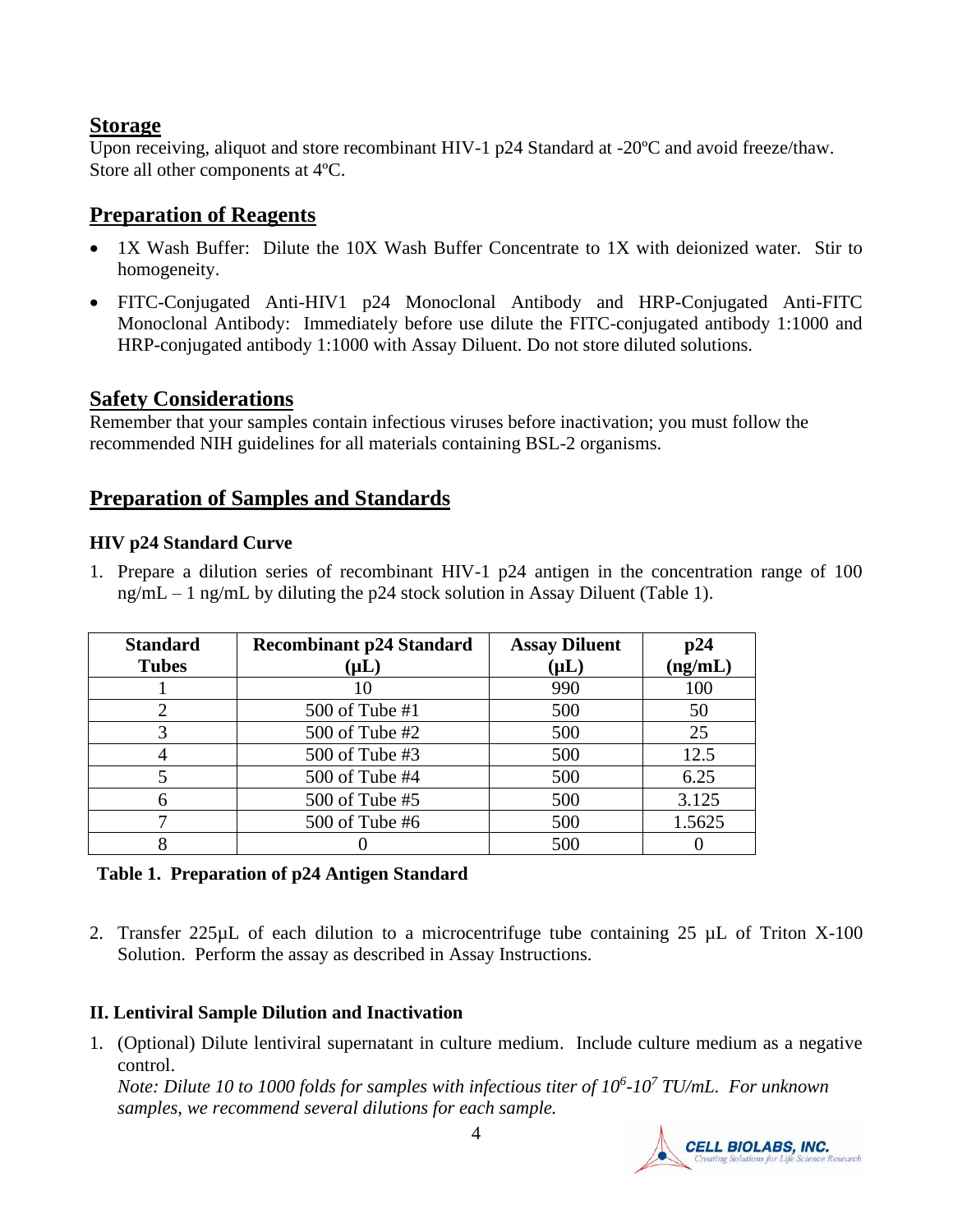- 2. Transfer 225  $\mu$ L of each sample to a microcentrifuge tube containing 25  $\mu$ L of Triton X-100 Solution, Vortex well.
- 3. Incubate 30 minutes at 37ºC.

## **Assay Protocol**

- 1. Prepare and mix all reagents thoroughly before use.
- 2. Each lentiviral sample, HIV p24 standard, blank, and control medium should be assayed in duplicate.
- 3. Add 110 µL of inactivated sample or p24 antigen standard to anti-p24 antibody coated plate.
- 4. Cover with a Plate Cover and incubate at 4ºC overnight.
- 5. Remove Plate Cover and empty wells. Wash microwell strips 3 times with 250 µL 1X Wash Buffer per well with thorough aspiration between each wash. After the last wash, empty wells and tap microwell strips on absorbent pad or paper towel to remove excess 1X Wash Buffer.
- 6. Add 100 µL of the diluted FITC-Conjugated Anti-p24 Monoclonal Antibody to each well.
- 7. Cover with a Plate Cover and incubate at room temperature for 1 hour on an orbital shaker.
- 8. Remove Plate Cover and empty wells. Wash the strip wells 3 times according to step 5 above.
- 9. Add 100 µL of the diluted HRP-Conjugated Anti-FITC Monoclonal Antibody to all wells.
- 10. Cover with a Plate Cover and incubate at room temperature for 1 hour on an orbital shaker.
- 11. Remove Plate Cover and empty wells. Wash microwell strips 3 times according to step 5 above. Proceed immediately to the next step.
- 12. Warm Substrate Solution to room temperature. Add 100 µL of Substrate Solution to each well, including the blank wells. Incubate at room temperature on an orbital shaker. Actual incubation time may vary from 2-30 minutes.

*Note: Watch plate carefully; if color changes rapidly, the reaction may need to be stopped sooner to prevent saturation.*

- 13. Stop the enzyme reaction by adding 100 µL of Stop Solution into each well, including the blank wells. Results should be read immediately (color will fade over time).
- 14. Read absorbance of each microwell on a spectrophotometer using 450 nm as the primary wave length.

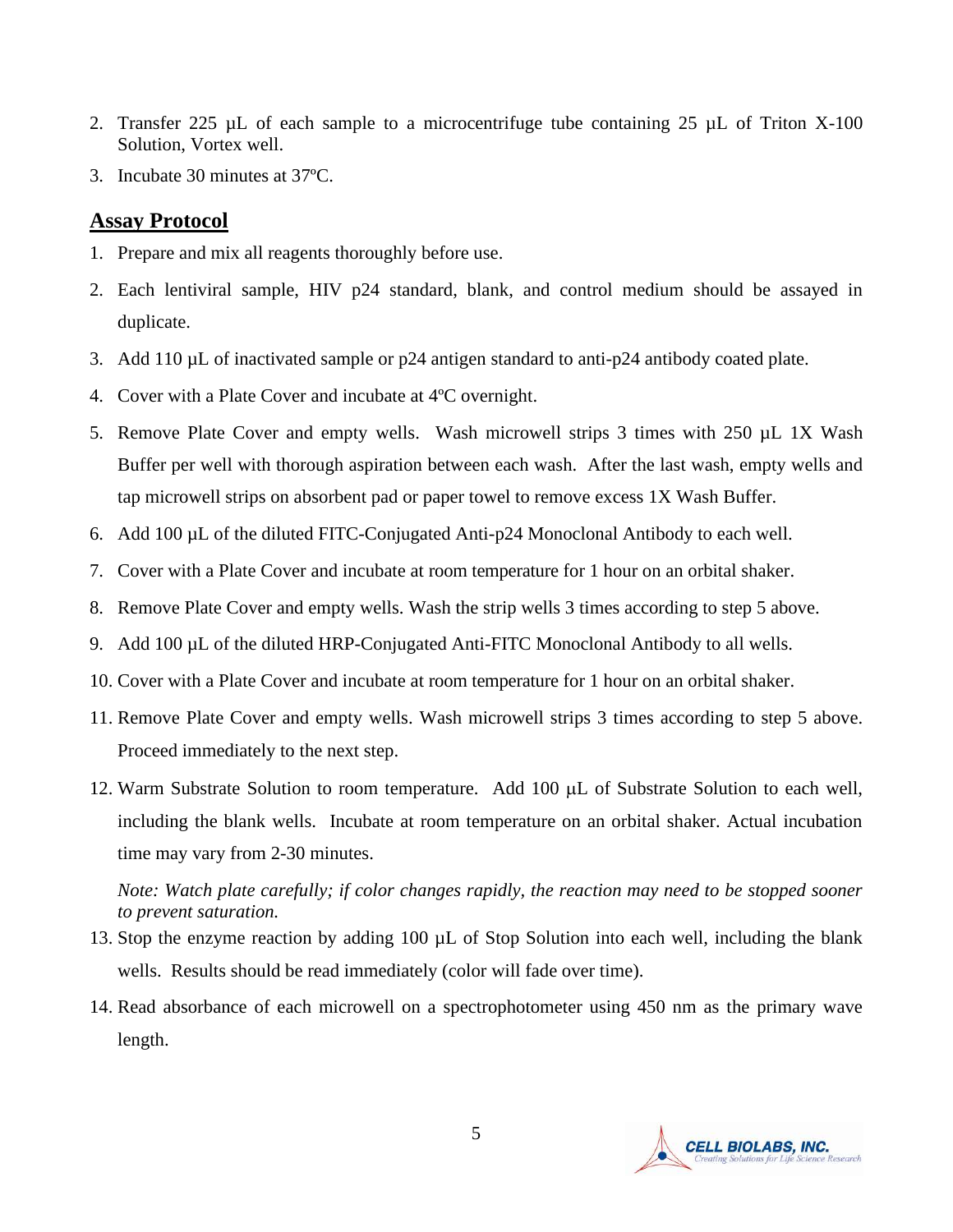#### **Example of Results**

The following figures demonstrate typical HIV p24 ELISA results. One should use the data below for reference only. This data should not be used to interpret actual results.



**Figure 1: HIV p24 ELISA Standard Curve.**



**Figure 2: p24 Titer of GFP Lentiviral Supernatant.** A GFP lentiviral construct was cotransfected with a packaging mix into 293AD cells (Cat.# AD-100). The conditioned medium was harvested 48 hrs after transfection. GFP expression was shown in HEK293 cells infected with the GFP lentiviral supernatant for 3 days. The p24 level in the diluted lentiviral supernatant (1:10 dilution) was determined as described in the assay instructions.

## **Calculations**

There are approximately 2000 molecules of p24 per Lentiviral Particle (LP), therefore, 1 LP contains: 2000 x 24 x  $10^{3}/(6 \times 10^{23})$  g of p24 = 8 x  $10^{-5}$  pg of p24 or 1 ng p24 =  $1.25 \times 10^7$  LPs

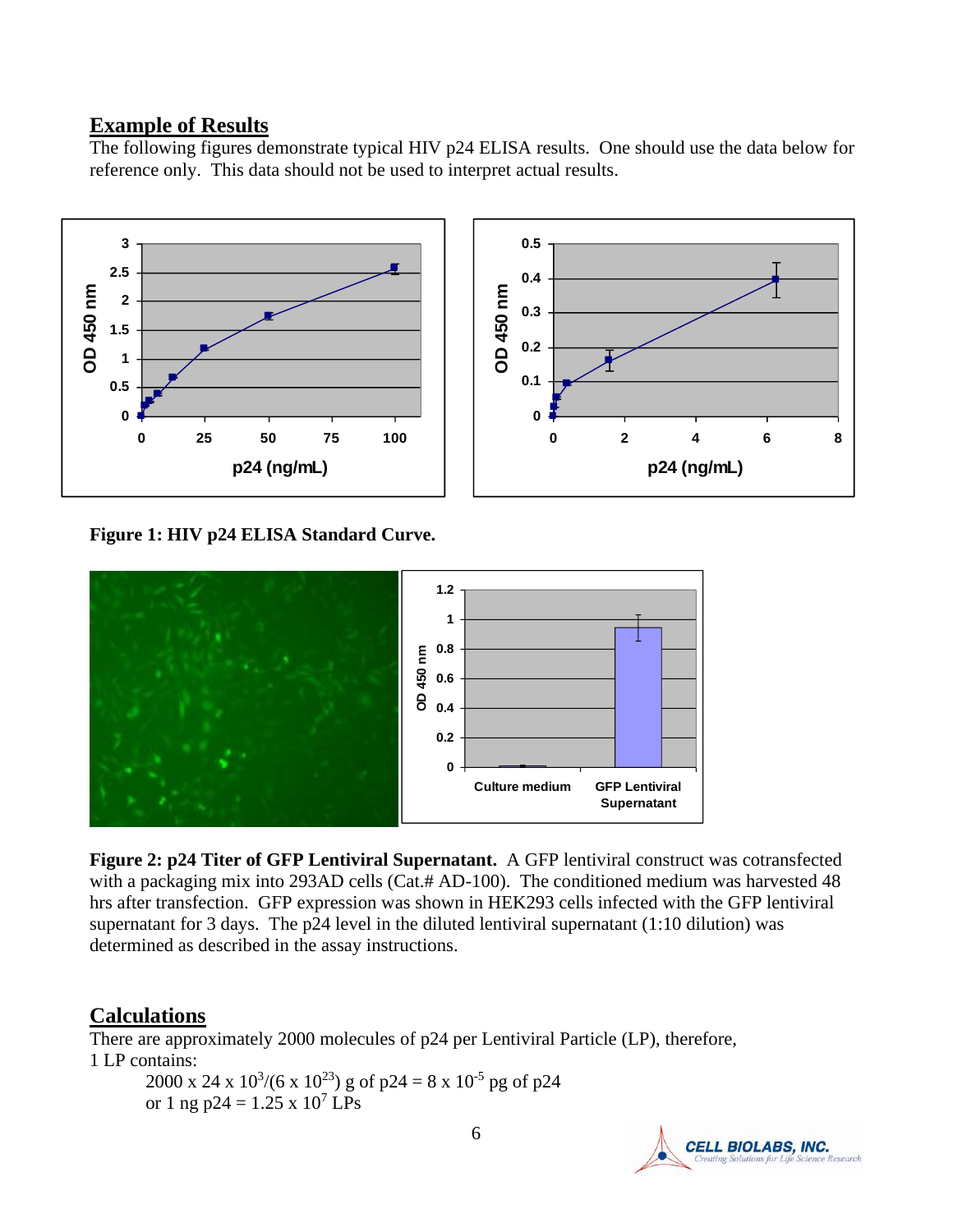For a reasonably packaged lentivirus vector, 1 TU is about 100 to 1000  $LP^{3-5}$ , therefore:  $10^6$  TU/mL =  $10^{8.9}$  LP/mL = 8 to 80 ng/mL

*Note: The calculated result is the lentivirus physical titer, p24 core protein level, and it is NOT the infectious titer (TU/mL). When the infectious titer is determined, the results vary among different target cell lines or transduction methods3-5 .*

## **References**

- 1. Naldini, L., U. Blomer, P. Gallay, D. Ory, R. Mulligan, F. H. Gage, I. M. Verma, and D. Trono (1996) *Science* **272**, 263-267.
- 2. Verma, I. M., and N. Somia **(**1997) *Nature* **389**, 239-242
- 3. [Kahl C. A.](http://www.ncbi.nlm.nih.gov/entrez/query.fcgi?db=pubmed&cmd=Search&term=%22Kahl+CA%22%5BAuthor%5D), [Marsh J.](http://www.ncbi.nlm.nih.gov/entrez/query.fcgi?db=pubmed&cmd=Search&term=%22Marsh+J%22%5BAuthor%5D), [Fyffe](http://www.ncbi.nlm.nih.gov/entrez/query.fcgi?db=pubmed&cmd=Search&term=%22Fyffe+J%22%5BAuthor%5D) J., [Sanders D. A.](http://www.ncbi.nlm.nih.gov/entrez/query.fcgi?db=pubmed&cmd=Search&term=%22Sanders+DA%22%5BAuthor%5D), and K. [Cornetta](http://www.ncbi.nlm.nih.gov/entrez/query.fcgi?db=pubmed&cmd=Search&term=%22Cornetta+K%22%5BAuthor%5D) (2004) *J Virol.* **78**:1421-30.
- 4. [White S. M.](http://www.ncbi.nlm.nih.gov/entrez/query.fcgi?db=pubmed&cmd=Search&term=%22White+SM%22%5BAuthor%5D), [Renda M.](http://www.ncbi.nlm.nih.gov/entrez/query.fcgi?db=pubmed&cmd=Search&term=%22Renda+M%22%5BAuthor%5D), [Nam N. Y.](http://www.ncbi.nlm.nih.gov/entrez/query.fcgi?db=pubmed&cmd=Search&term=%22Nam+NY%22%5BAuthor%5D), [Klimatcheva E.](http://www.ncbi.nlm.nih.gov/entrez/query.fcgi?db=pubmed&cmd=Search&term=%22Klimatcheva+E%22%5BAuthor%5D), [Zhu Y.](http://www.ncbi.nlm.nih.gov/entrez/query.fcgi?db=pubmed&cmd=Search&term=%22Zhu+Y%22%5BAuthor%5D), [Fisk J.](http://www.ncbi.nlm.nih.gov/entrez/query.fcgi?db=pubmed&cmd=Search&term=%22Fisk+J%22%5BAuthor%5D), [Halterman M.](http://www.ncbi.nlm.nih.gov/entrez/query.fcgi?db=pubmed&cmd=Search&term=%22Halterman+M%22%5BAuthor%5D), [Rimel B. J.](http://www.ncbi.nlm.nih.gov/entrez/query.fcgi?db=pubmed&cmd=Search&term=%22Rimel+BJ%22%5BAuthor%5D), [Federoff H.](http://www.ncbi.nlm.nih.gov/entrez/query.fcgi?db=pubmed&cmd=Search&term=%22Federoff+H%22%5BAuthor%5D), [Pandya S.](http://www.ncbi.nlm.nih.gov/entrez/query.fcgi?db=pubmed&cmd=Search&term=%22Pandya+S%22%5BAuthor%5D), [Rosenblatt J. D.](http://www.ncbi.nlm.nih.gov/entrez/query.fcgi?db=pubmed&cmd=Search&term=%22Rosenblatt+JD%22%5BAuthor%5D), and V. [Planelles](http://www.ncbi.nlm.nih.gov/entrez/query.fcgi?db=pubmed&cmd=Search&term=%22Planelles+V%22%5BAuthor%5D) (1999) *J Virol.* **73**:2832-40.
- 5. [Kafri T.](http://www.ncbi.nlm.nih.gov/entrez/query.fcgi?db=pubmed&cmd=Search&term=%22Kafri+T%22%5BAuthor%5D), [van Praag H.](http://www.ncbi.nlm.nih.gov/entrez/query.fcgi?db=pubmed&cmd=Search&term=%22van+Praag+H%22%5BAuthor%5D), [Ouyang L.](http://www.ncbi.nlm.nih.gov/entrez/query.fcgi?db=pubmed&cmd=Search&term=%22Ouyang+L%22%5BAuthor%5D), [Gage F. H.](http://www.ncbi.nlm.nih.gov/entrez/query.fcgi?db=pubmed&cmd=Search&term=%22Gage+FH%22%5BAuthor%5D), and I. M. [Verma](http://www.ncbi.nlm.nih.gov/entrez/query.fcgi?db=pubmed&cmd=Search&term=%22Verma+IM%22%5BAuthor%5D) (1999) *J Virol.* **73**:576-84.

# **Recent Product Citations**

- 1. Vanetti, C. et al. (2021). Immunological Characterization of HIV and SARS-CoV-2 Coinfected Young Individuals. *Cells*. **10**(11):3187. doi: 10.3390/cells10113187.
- 2. Liu, D. et al. (2021). Cohesin-protein Shugoshin-1 controls cardiac automaticity via HCN4 pacemaker channel. *Nat Commun*. **12**(1):2551. doi: 10.1038/s41467-021-22737-5.
- 3. Kwon, O.C. et al. (2021). SGK1 inhibition in glia ameliorates pathologies and symptoms in Parkinson disease animal models. *EMBO Mol Med*. doi: 10.15252/emmm.202013076.
- 4. Wulansari, N. et al. (2021). Neurodevelopmental defects and neurodegenerative phenotypes in human brain organoids carrying Parkinson's disease-linked DNAJC6 mutations. *Sci Adv*. **7**(8):eabb1540. doi: 10.1126/sciadv.abb1540.
- 5. Rodríguez-Pascau, L. et al. (2020). PPAR gamma agonist leriglitazone improves frataxin-loss impairments in cellular and animal models of Friedreich Ataxia. *Neurobiol Dis*. doi: 10.1016/j.nbd.2020.105162.
- 6. Saulle, I. et al. (2020). A New ERAP2/Iso3 Isoform Expression Is Triggered by Different Microbial Stimuli in Human Cells. Could It Play a Role in the Modulation of SARS-CoV-2 Infection?. *Cells*. **9**(9):E1951. doi: 10.3390/cells9091951.
- 7. Miwa, S. et al. (2020). Efficient engraftment of genetically modified cells is necessary to ameliorate central nervous system involvement of murine model of mucopolysaccharidosis type II by hematopoietic stem cell targeted gene therapy. *Mol Genet Metab*. doi: 10.1016/j.ymgme.2020.06.007.
- 8. Pereira, M.S. et al. (2019). Loss of SPINT2 expression frequently occurs in glioma, leading to increased growth and invasion via MMP2. *Cell Oncol (Dordr)*. doi: 10.1007/s13402-019-00475-7.
- 9. Song, J.J. et al. (2018). Cografting astrocytes improves cell therapeutic outcomes in a Parkinson's disease model. *J Clin Invest*. **128**(1):463-482. doi: 10.1172/JCI93924.
- 10. Luo, J. et al. (2018). CLDN18.1 attenuates malignancy and related signaling pathways of lung adenocarcinoma in vivo and in vitro. *Int J Cancer*. **143**(12):3169-3180. doi: 10.1002/ijc.31734.
- 11. Schlatzer, D. et al. (2017). A targeted mass spectrometry assay for detection of HIV gag protein following induction of latent viral reservoirs. *Anal. Chem*. **89(10)**:5325-5332.

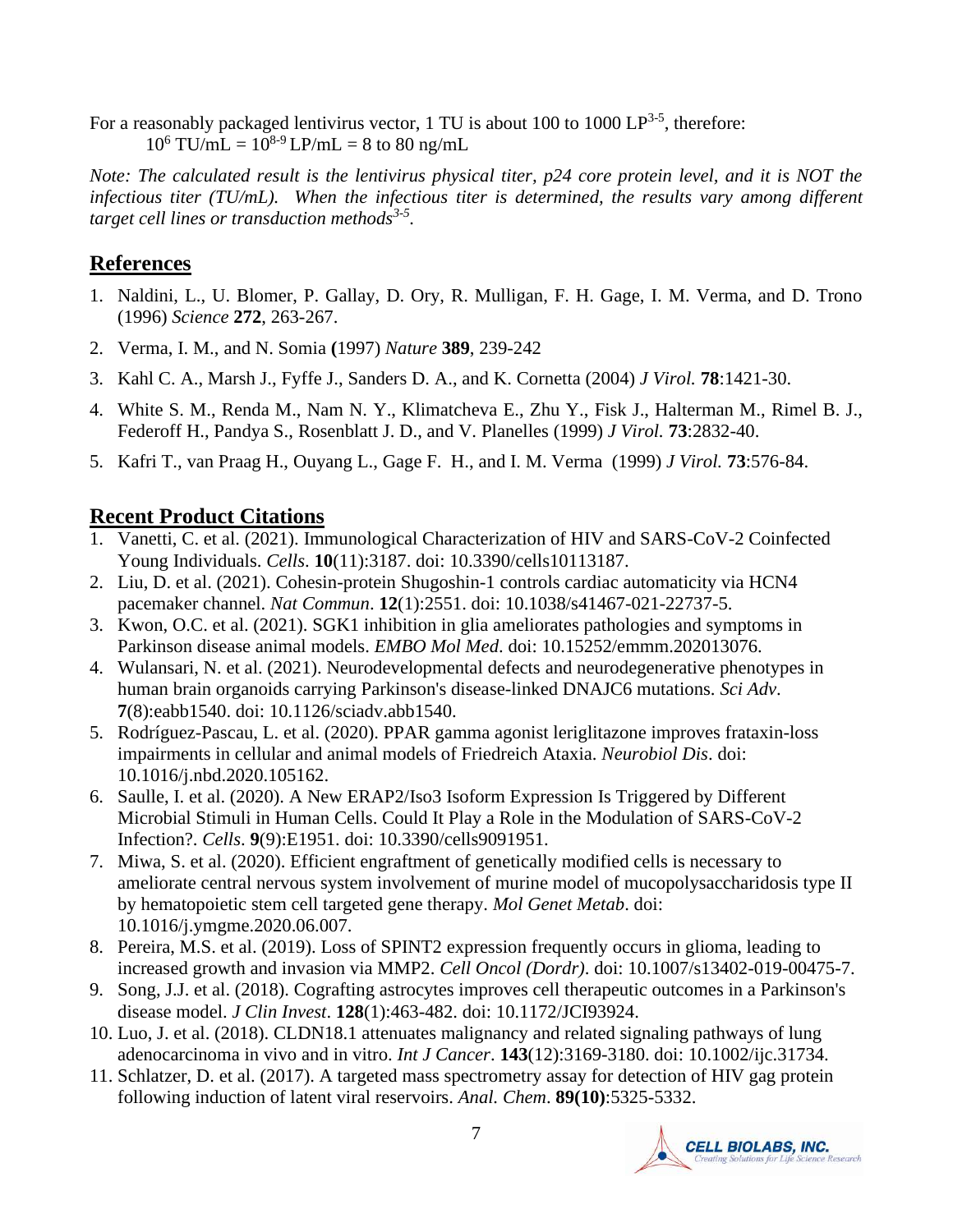- 12. Bianco, C. and Mohr, I. (2017). Restriction of HCMV replication by ISG15, a host effector regulated by cGAS-STING dsDNA sensing. *J Virol*. pii: JVI.02483-16. doi: 10.1128/JVI.02483- 16.
- 13. Bonar, M.M. and Tilton, J.C. (2017). High sensitivity detection and sorting of infectious human immunodeficiency virus (HIV-1) particles by flow virometry. *Virology.* **505**:80-90. doi: 10.1016/j.virol.2017.02.016.
- 14. Chen, F. et al. (2017). Episomal lentiviral vectors confer erythropoietin expression in dividing cells. *Plasmid*. **90**:15-19. doi: 10.1016/j.plasmid.2017.02.001.
- 15. Kieffer, C. et al. (2017). Longitudinal imaging of HIV-1 spread in humanized mice with parallel 3D immunofluorescence and electron tomography. *Elife*. **6**. pii: e23282. doi: 10.7554/eLife.23282.
- 16. Li, J. et al. (2016). Artemisinins target GABA A receptor signaling and impair  $\alpha$  cell identity. *Cell* doi: 10.1016/j.cell.2016.11.010.
- 17. Haqqani, A. A. et al. (2015). Central memory CD4+ T cells are preferential targets of double infection by HIV-1. *Virol J.* **12**:184.
- 18. Lin, B. et al. (2015). Use of a novel integrase-deficient lentivirus for targeted anti-cancer therapy with survivin promoter-driven diphtheria toxin A. *Medicine (Baltimore).* **94**:e1301.
- 19. Oh, S. M. et al. (2015). Combined Nurr1 and Foxa2 roles in the therapy of Parkinson's disease. *EMBO Mol Med.* doi: 10.15252/emmm.201404610.
- 20. Tilton, C. A. et al. (2014). A combination HIV reporter virus system for measuring post-entry event efficiency and viral outcome in primary CD4+ T cell subsets. *J Virol Methods.* **195**:164-169.
- 21. Lucera, M.B. et al. (2014). The histone deacetylase inhibitor vorinostat (SAHA) increases the susceptibility of uninfected CD4+ T cells to HIV by increasing the kinetics and efficiency of postentry viral events. *J Virol*. **88**:10803-10812.
- 22. Tabler, C.O. et al. (2014). CD4+ memory stem cells are infected by HIV-1 in a manner regulated in part by SAMHD1 expression. *J Virol*. **88**:4976-4986.
- 23. Mincheva-Tasheva, S. (2014). Apoptotic cell death and altered calcium homeostasis caused by frataxin depletion in dorsal root ganglia neurons can be prevented by BH4 domain of Bcl-xL protein. *Hum. Mol. Genet.* **23**:1829-1841.
- 24. Yi, S.H. et al. (2014). Foxa2 acts as a co-activator potentiating expression of the Nurr1-induced DA phenotype via epigenetic regulation. *Development*. **141**:761-772.
- 25. Tasheva, S. et al. (2013). Apoptotic cell death and altered calcium homeostasis caused by frataxin depletion in dorsal root ganglia neurons can be prevented by BH4 domain of Bcl-xL protein. *Human. Mol. Genet*. 10.1093/hmg/ddt576.
- 26. Kong, L. et al. (2013). Interferon alfa partially inhibits HIV replication in hepatocytes in vitro. *The Journal of Infectious Disease*. **99**:632-639.
- 27. Smith, B. et al. (2013). Targeting the PyMT oncogene to diverse mammary cell populations enhances tumor heterogeneity and generates rare breast cancer subtypes. *Genes & Cancer*. 10.1177/1947601913475359.
- 28. Iftikhar, M. et al. (2011). Lysyl oxidase-like-2 (LOXL2) is a major isoform in chondrocytes and is critically required for differentiation. *J. Biol. Chem.* **286**:909-918
- 29. Piedrahita, D. et al. (2010). Silencing of CDK5 reduces neurofibrillary tangles in transgenic Alzheimer's mice. *J. Neurosci.* 30:13966-13976.
- 30. Agrawai-Gamse, C. et al. (2010). Yeast-elicited cross-reactive antibodies to HIV Env glycans efficiently neutralize virions expressing exclusively high-mannoseN-Linked glycans. *J. Virol.* 10.1128/JVI.01349-10.